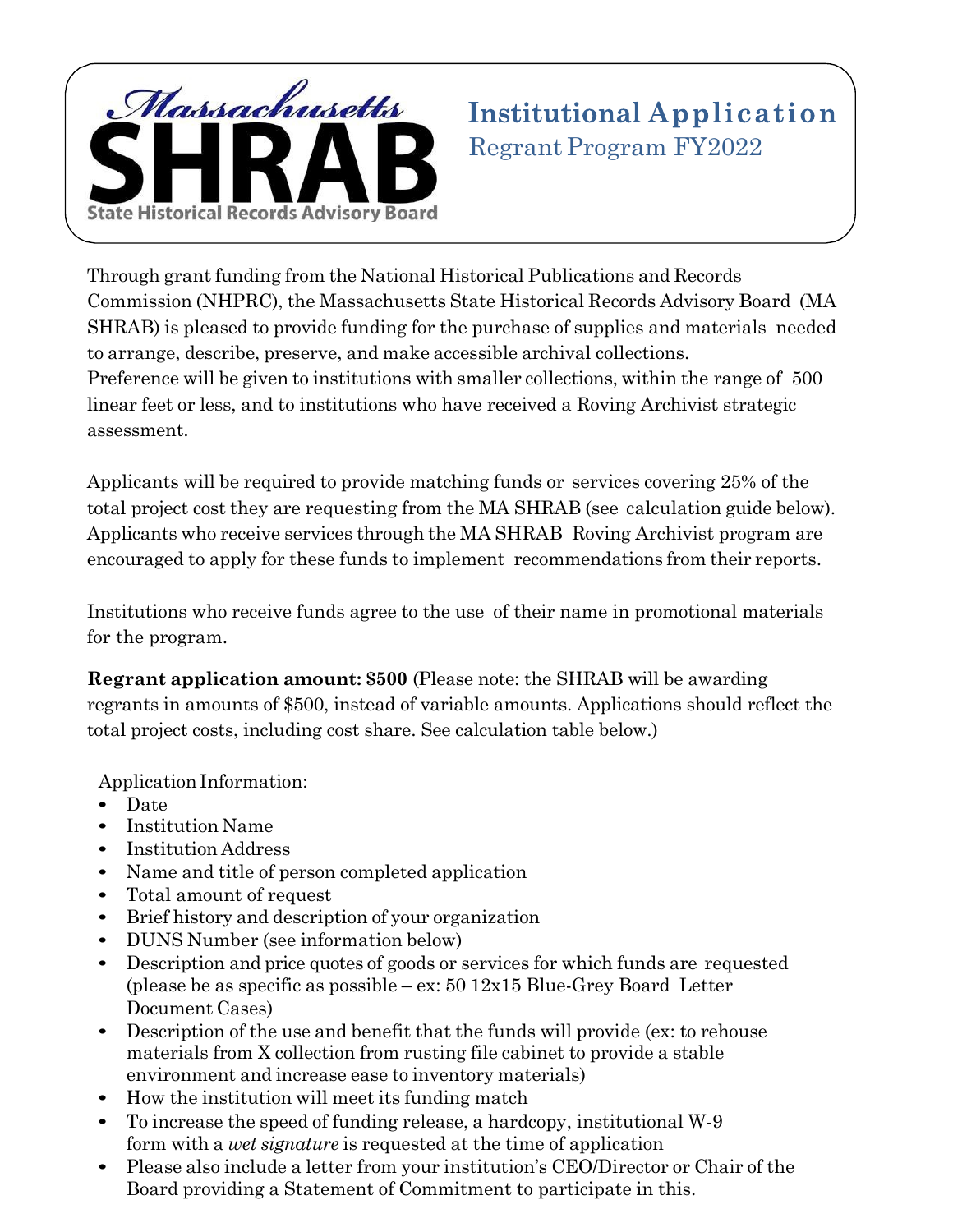# **Submission Information:**

Please send this information to MassachusettsSHRAB c/o Massachusetts Archives - Secretary of the Commonwealth 220 Morrissey Blvd Boston, MA 02125 Attn: Dr. John Warner or via email to SHRAB@sec.state.ma.us

## **Organizational funding requirement:**

Matching funds or services must cover at least 25% of the total cost of the project.

### **Example one:**

Total cost for archival supplies: \$667.00 Amount of grant request (75%): \$500.00 Minimum cost share of 25% of total project: \$167.00 Total cost for the project: \$667.00

*In this example, the MA SHRAB will pay \$500.00 and your institution will need to come up with the balance of \$167.00 in cash to pay for the supplies and meet the 25% cost share requirement.* 

# **Example two:**

In addition to providing a direct cash match for funds received, institutions can provide in-kind matches through volunteer labor. Based on the Massachusetts Value of a Volunteer Hour for 2020, each hour of volunteer labor should be calculated at a rate of \$34.97 (https://independentsector.org/resource/vovt\_state\_2021/).

Total cost for archival supplies: \$500.00 Amount of grant request: \$500.00 Minimum cost share of 25% of total project: \$174.85 Total cost for the project: \$674.85

*In this example, you can request funding for the total cost of the supplies because the MA SHRAB will pay \$500.00, but you need to provide at least \$166.67 worth of volunteer labor as your 25% cost share. If you estimate that it will take 5 hours for volunteers to rehouse materials in the newly purchased supplies that would make your in-kind match \$174.85 (\$34.97 x 5 = \$174.85), thereby meeting (and exceeding) the match requirement. Your institution would need to submit a time sheet documenting the 5 hours of labor to the MA SHRAB for submission to the NHPRC.* 

### **Example three:**

Your institution might also propose a project that uses a combination of cash and volunteer hours to come up with the 25% cost share, if your total supply cost is over \$500, which is the limit of what the SHRAB will fund.

Total cost for archival supplies: \$600.00 Amount of grant request: \$500.00 (the maximum allowed) Minimum cost share of 25% of total project: \$167.00 (\$100 in cash to vendor and \$67.00 in-kind or volunteer time) Total cost for the project: \$667.00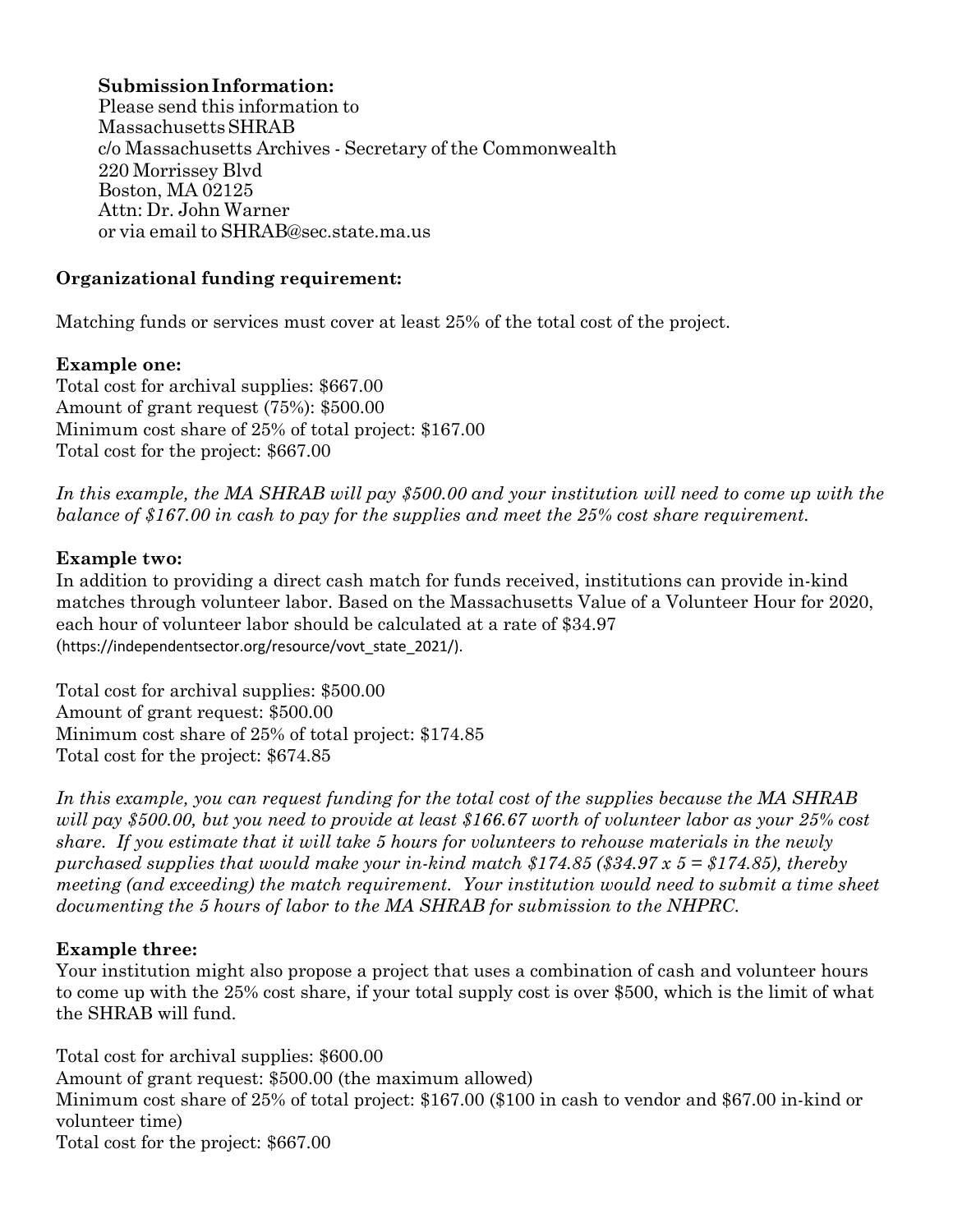*In this example, your institution needs to come up with an additional \$100 in cash to pay for the supplies. You also estimate that your volunteers will spend a little over 2 hours rehousing materials in the new supplies (\$34.97*  $x$  *2 = \$69.94), thereby exceeding the minimum of \$67.00 of inkind work you need to provide to meet the 25% cost share requirement.*